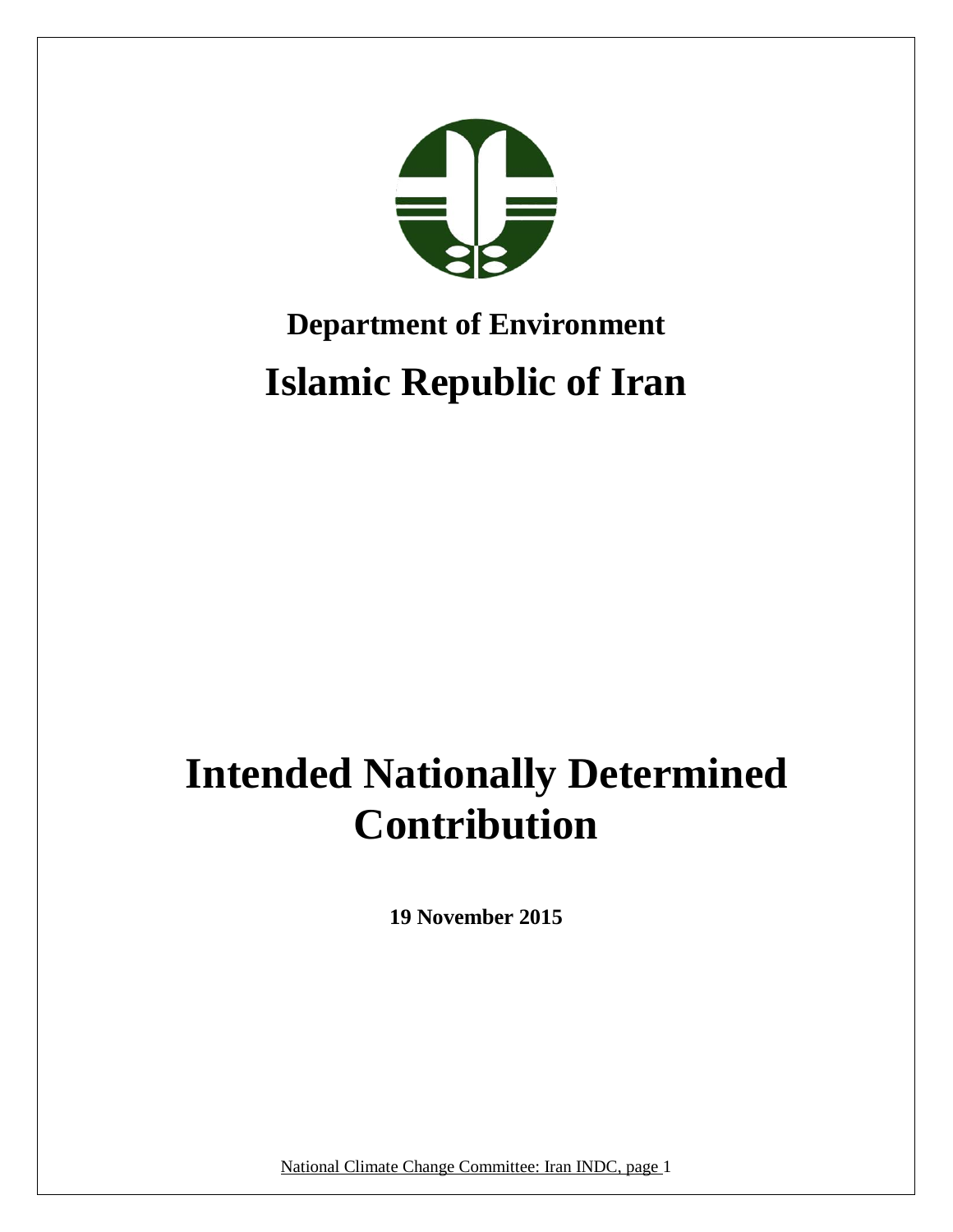# **1. Introduction**

The Islamic Republic of Iran, in recent decades, has always supported the international efforts to mitigate greenhouse gas emissions (GHGs) and to adapt to the impacts of climate change, on the basis of the principle of "Common But Differentiated Responsibilities" (CBDR). Despite various obstacles such as unjust sanctions, the eight year imposed war upon Iran (1980-1988) which put Iranian young and talented human resources at risk, as well as hosting millions of refugees from the neighboring countries, Iran has implemented comprehensive programs over the last three decades in the field of sustainable development. In the coming years, however, economic growth, social development, poverty eradication and environmental sustainability continue to be the main priorities of the national development agenda.

In spite of the desire to move towards low-carbon economy and to implement and achieve its objectives, young population and national development requirements on the one hand, and availability of hydrocarbon resources from the other hand, have made the national development to rely on the energy-intensive industries. These have made upward trend of GHGs emissions in the country inevitable.

Dependence of the national economy on revenues from production and export of oil and its byproducts - that are high-carbon intensive- have made the economy, public welfare, resources and technology of the country, vulnerable to mitigation of GHGs emission. These adverse impacts from the point of view of response measures to climate change, have turned the Islamic Republic Iran to a suitable candidate, to the attention of developed country parties to the Convention, in the areas of finance, technology transfer and capacity building support (according to articles 4.8 and 4.9 of the UNFCCC).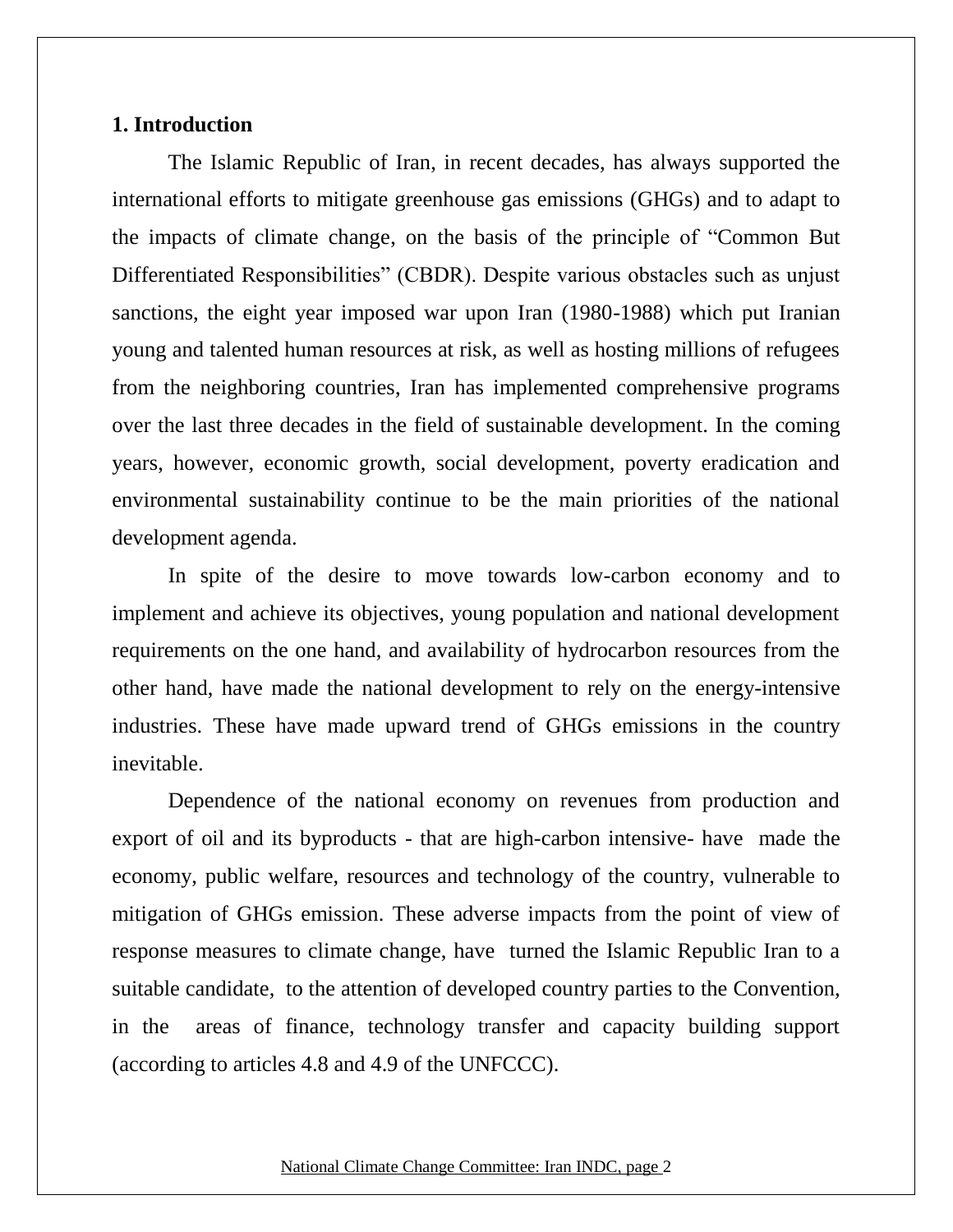This intended program, inclusive of unconditional and conditional participation in mitigating GHGs emission as well as in terms of areas related to adaptation, is in its entirety, subject to the removal of economic, technological and financial restrictions and in particular termination of unjust sanctions imposed on Iran during the past several decades, as well as non-imposition of restrictions or sanctions in the future.

Obviously, due to the long-term impacts of unjust sanctions and restrictions, capacity development and creation of suitable institutional structures will be a time consuming process and constrain achieving objectives of this program, even if international financial and technical support as well as technology transfer are provided. The Islamic Republic of Iran, while has no legally binding commitments under the Convention to reduce greenhouse gas emissions, while emphasizing the voluntary nature of its actions, presents its "Intended Nationally Determined Contribution", as endorsed by the Cabinet of Ministers, in the following macro-areas of mitigation, vulnerability and adaptation.

It is noteworthy that, this document does not constitute committing the Islamic Republic of Iran, in any way, in a binding manner, with regard to the measures that will be undertaken in its various economic and industrial sectors.

## **2. Mitigation of Greenhouse Gases**

- Time frame:  $1<sup>st</sup>$ , January 2021 to  $31<sup>st</sup>$ , December 2030;
- Base year of calculation ( upon available information): 2010;
- GHGs concerned: SF6, PFCs, HFCs, NF3, CO2, CH4, N2O.

## **A. Unconditional Mitigation Action**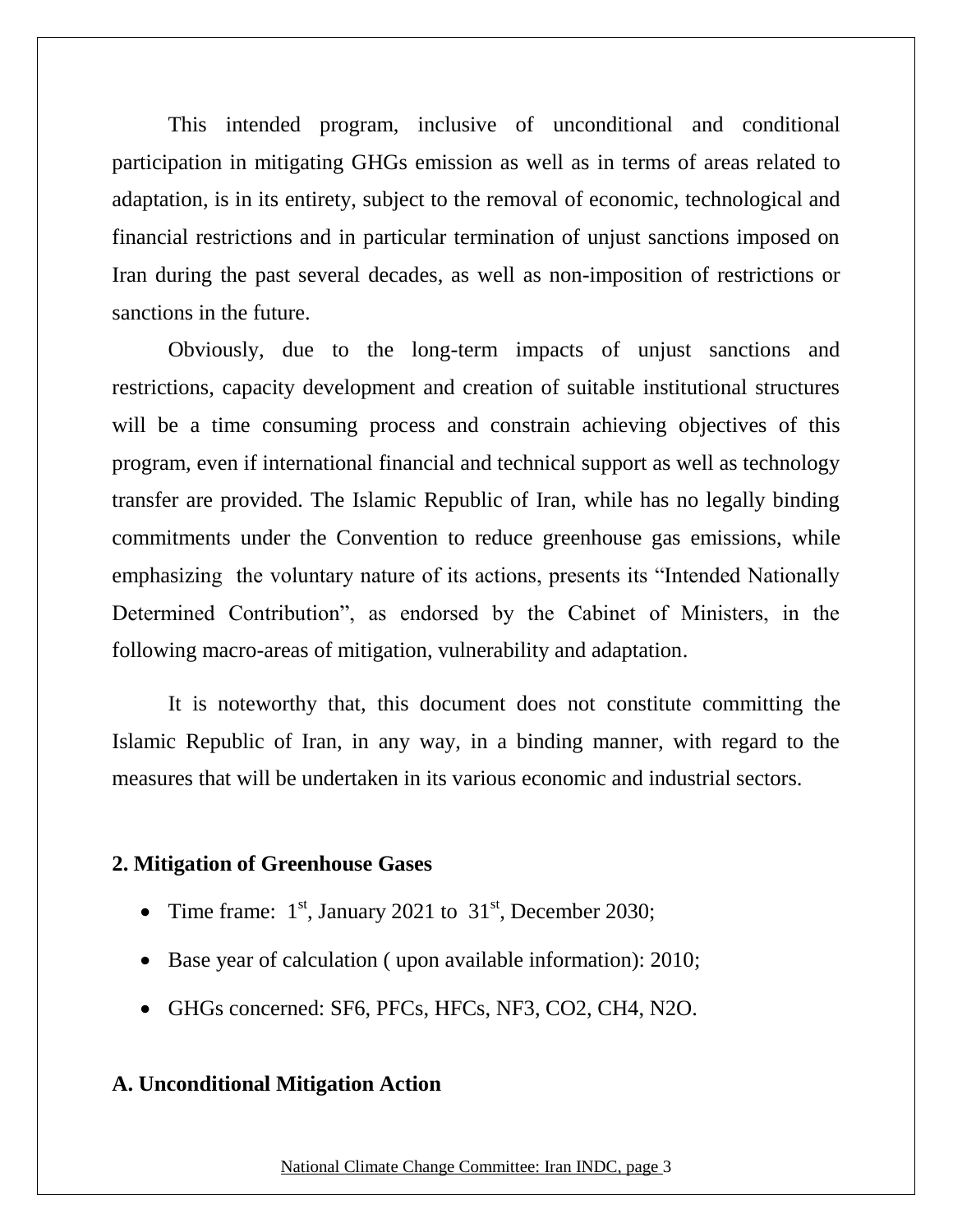On the basis of national capabilities, financial resources available and requirements of the national development program, taking into account GHGs emission scenarios, the Islamic Republic of Iran intends to participate by mitigating its GHGs emission in 2030 by 4% compared to the Business As Usual (BAU) scenario.

This level of unconditional emission reduction will be achieved through development of combined cycle power plants, renewable energies and nuclear power, as well as reduction of gas flare emissions, increasing energy efficiency in various consuming sectors, substituting high-carbon fuels with natural gas, strategic planning for utilizing low-carbon fuels, intensifying economic diversification and participation in market-based mechanisms at the national and international levels.

Moreover, in accordance with progress in the implementation of national development plans, and access to international financial resources as well as transfer of required technologies under the Convention, the BAU scenario will be updated in the future years. It should be noted that the process of implementing our unconditional mitigation of GHGs emission will be facilitated and speeded up, only in the absence of any forms of restrictions and sanctions.

## **B. Conditional Mitigation Action**

Subject to termination and non-existence of unjust sanctions, availability of international resources in the form of financial support and technology transfer, exchange of carbon credits, accessibility of bilateral or multilateral implementation mechanisms, transfer of clean technologies as well as capacity building, the Islamic Republic of Iran has the potential of mitigating additional GHGs emission up to 8% against the BAU scenario (i.e. 12% in total).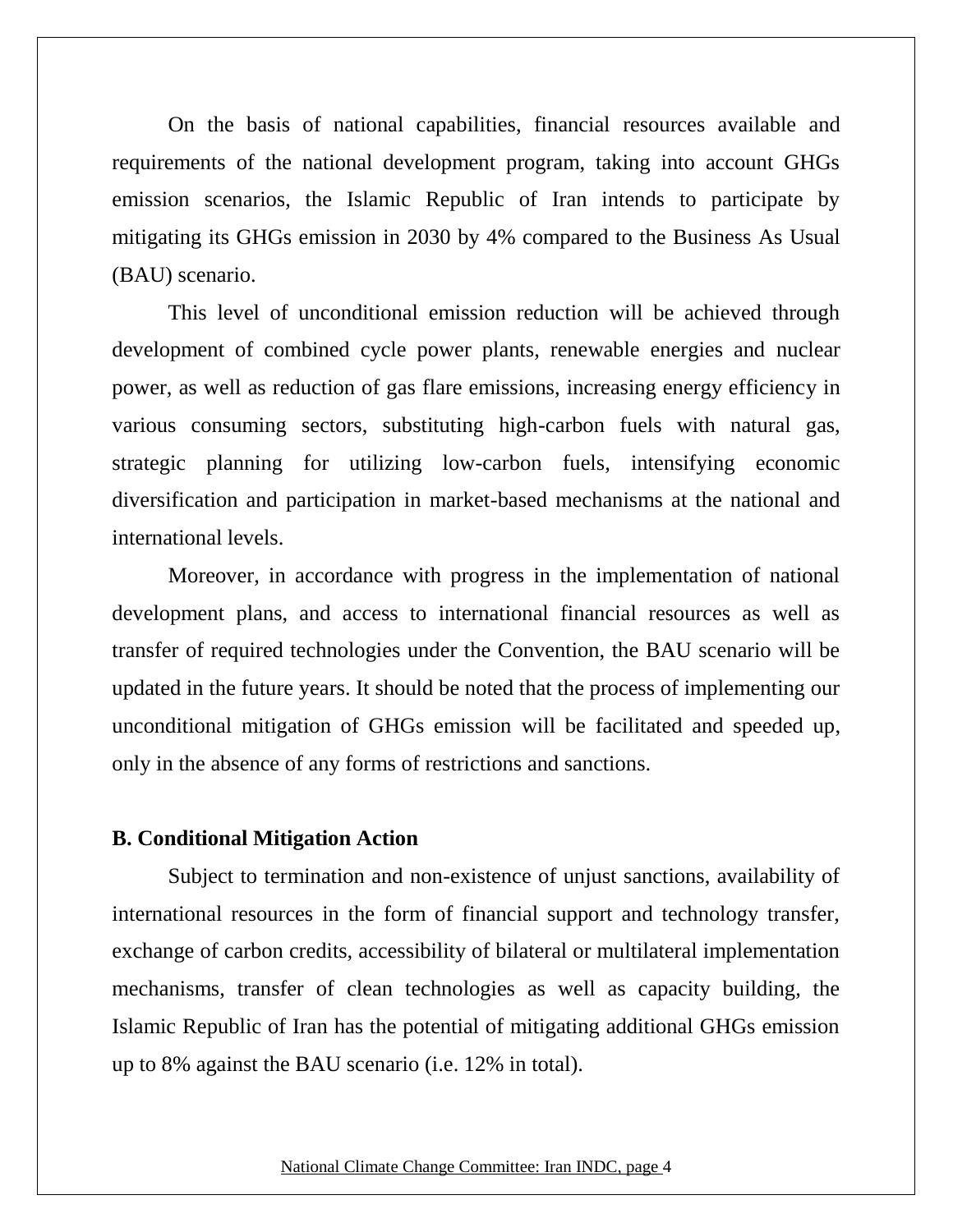These additional mitigation actions will be achieved through focusing on energy sector and industrial processes, as well as conservation and development of forests, sustainable agriculture and waste management. "Market-based mechanisms" and transfer of environment friendly technologies under the legal regime of UNFCCC as well as transfer of management practices, play a key role in successful and result oriented conditional mitigation actions.

## **C. Calculation Method and Verification Process and Reporting**

Emission calculations are based on the IPCC 2006 guidelines, hence GHGs emissions mitigation planned are to benefit from national Monitoring, Reporting and Verification (MRV) mechanisms becoming operational by the end of 2020. This is to verify and control the implementation of national mitigation actions. In addition, the progress of national mitigation actions will be accelerated by enforcement of national fuel consumption and emissions standards.

## **D. Mitigation Ambition and Proportionate Assessment (Fairness)**

Taking into account the potentials and economic capabilities of Islamic Republic of Iran, its growing young population, the need for creation of job opportunities and with due regard to priorities identified in the national development programs, our intention to mitigate GHGs emission on a voluntary basis, is a clear manifestation of willingness of the country to cooperate in promotion of global public good at the regional and international levels.

The Islamic Republic of Iran has already included a program to mitigate GHGs emission in its "Fifth 5 Year National Development Plan" (2010 to 2015), targeting 30% reduction in energy intensity. Unfortunately, due to the unjust sanctions imposed on our economic, financial and technological sectors, not only this target was not achieved, but energy intensity was increased in recent years.

#### National Climate Change Committee: Iran INDC, page 5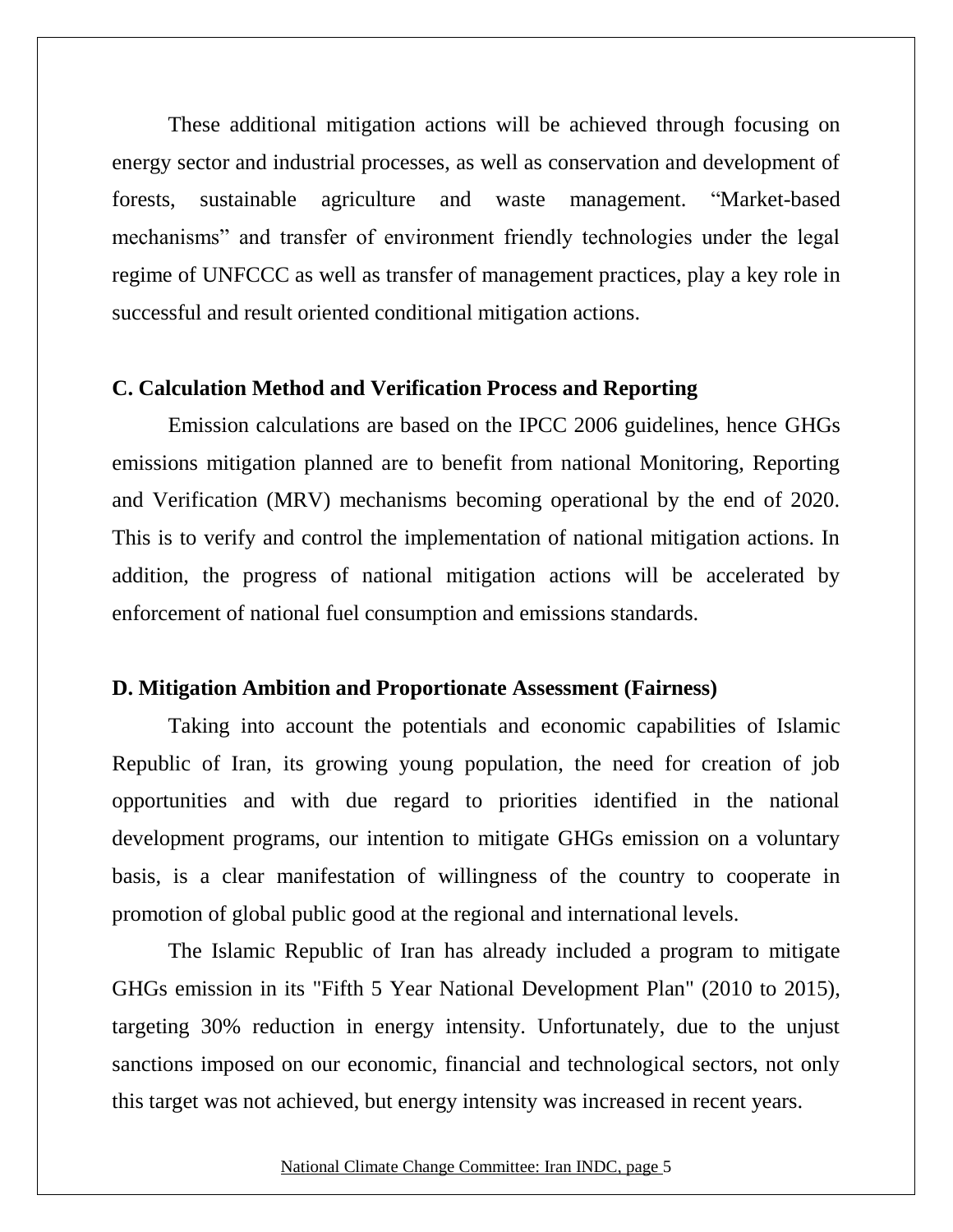# **E. Financial and Technological Needs**

Due to the significant share of energy sector in emissions (more than 90%) and consequently the high potential of this sector in emissions mitigation, its major technological requirements are as follows:

- Technologies needed to curb and utilize gas flares;
- Reducing natural gas leakage in the distribution networks;
- Increasing efficiency through the development of CHP and combined-cycle power plants;
- Reducing transmission and distribution electricity losses;
- Energy demand optimization and management; and
- Use of renewable and alternative energy resources (like nuclear power) as well as biofuels, biogas, waste to energy production and CCS.

The total annual investments needed to achieve unconditional and conditional GHGs mitigation are about 17.5 and 52.5 billion US dollars respectively. Also such actions could be leveraged at the domestic level, through, inter alia, development of sound financial mechanisms; economics of energy, in areas such as reducing and gradual phasing out of energy subsidies; the National Environmental Fund; formulation of a master plan to promote the role of private sector, particularly in the energy sector; and optimization of energy efficiency, through establishment of service companies.

# **F. National Contribution to UNFCCC Goals**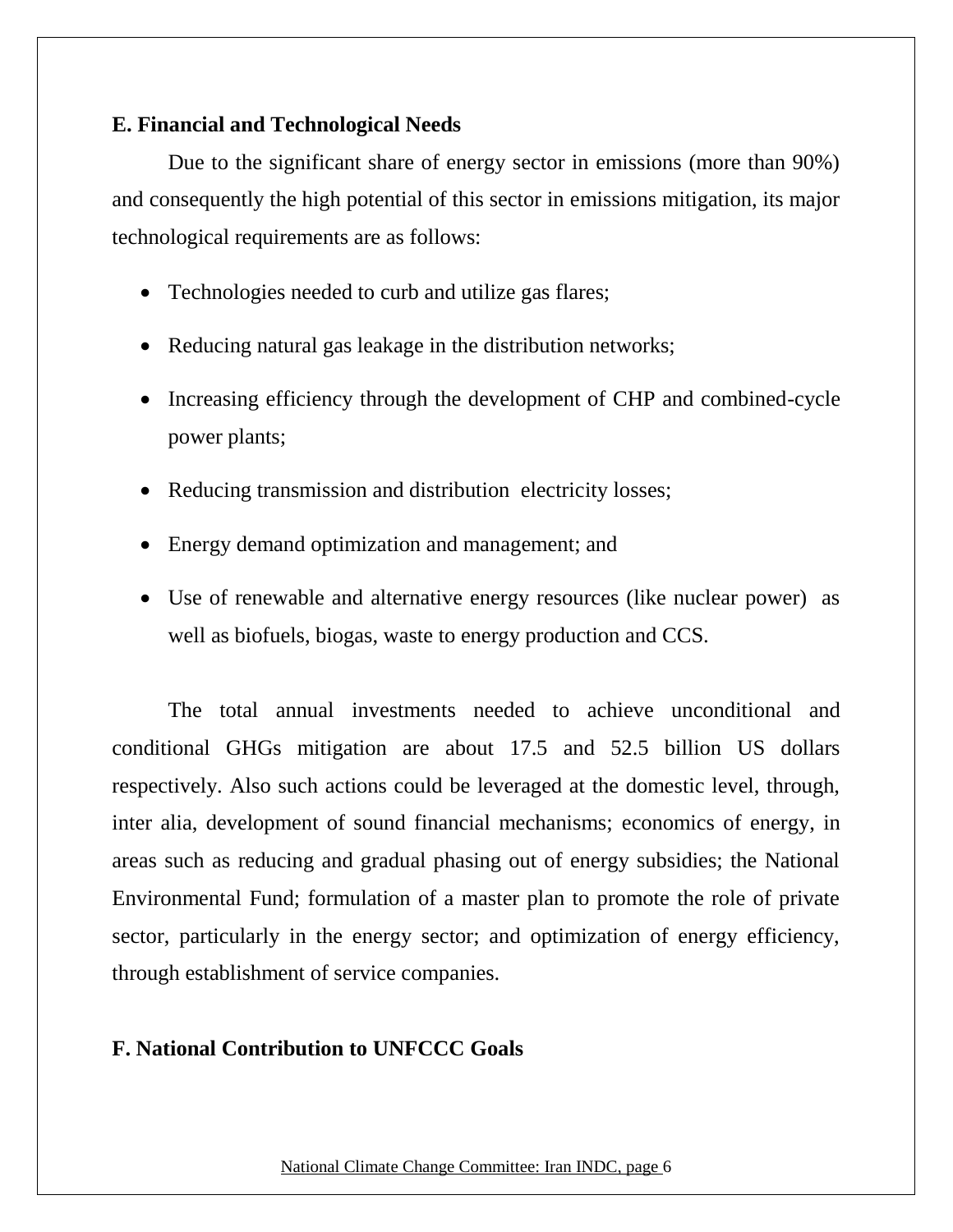Bearing in mind the status of the Islamic Republic of Iran as a major developing country with a growing economy, the national development plan of the country aims to achieve 8% economic growth annually, with an emphasis on energy and industrial sectors in the next fifteen years. Iran, in a bid to effectively contribute to the regional and global mitigation of GHGs emission, intends to mitigate GHGs emissions through national legislation on energy productivity as well as implementation of the "Low-carbon Economy", in conformity with the objectives of UNFCCC.

## **3. Adaptation and Vulnerability to Climate Change**

## **A. Vulnerability**

The Islamic Republic of Iran is a unique country around the world, which has prepared costly and comprehensive operational plans, not only to mitigate GHGs emissions - subject to provision of national and international support - but also for considerable increase of public and private investments in adaptation actions due to its high vulnerability to climate change, especially in the recent years.

Reduction of the levels of agricultural production, sharp drops in surface runoffs and underground water storage, increase of mean temperature with its consequences (heat exhaustion and spread of some diseases), increased hot-spots of dust and sand storms (with high health and industrial adverse impacts) as well as extreme vulnerability of biodiversity and natural resources are some of the direct and indirect extreme impacts of climate change. Also, increased air pollution due to lack of appropriate technology support with its increased health risks is another aspect of the country's vulnerability. The reduction of approximately 50% of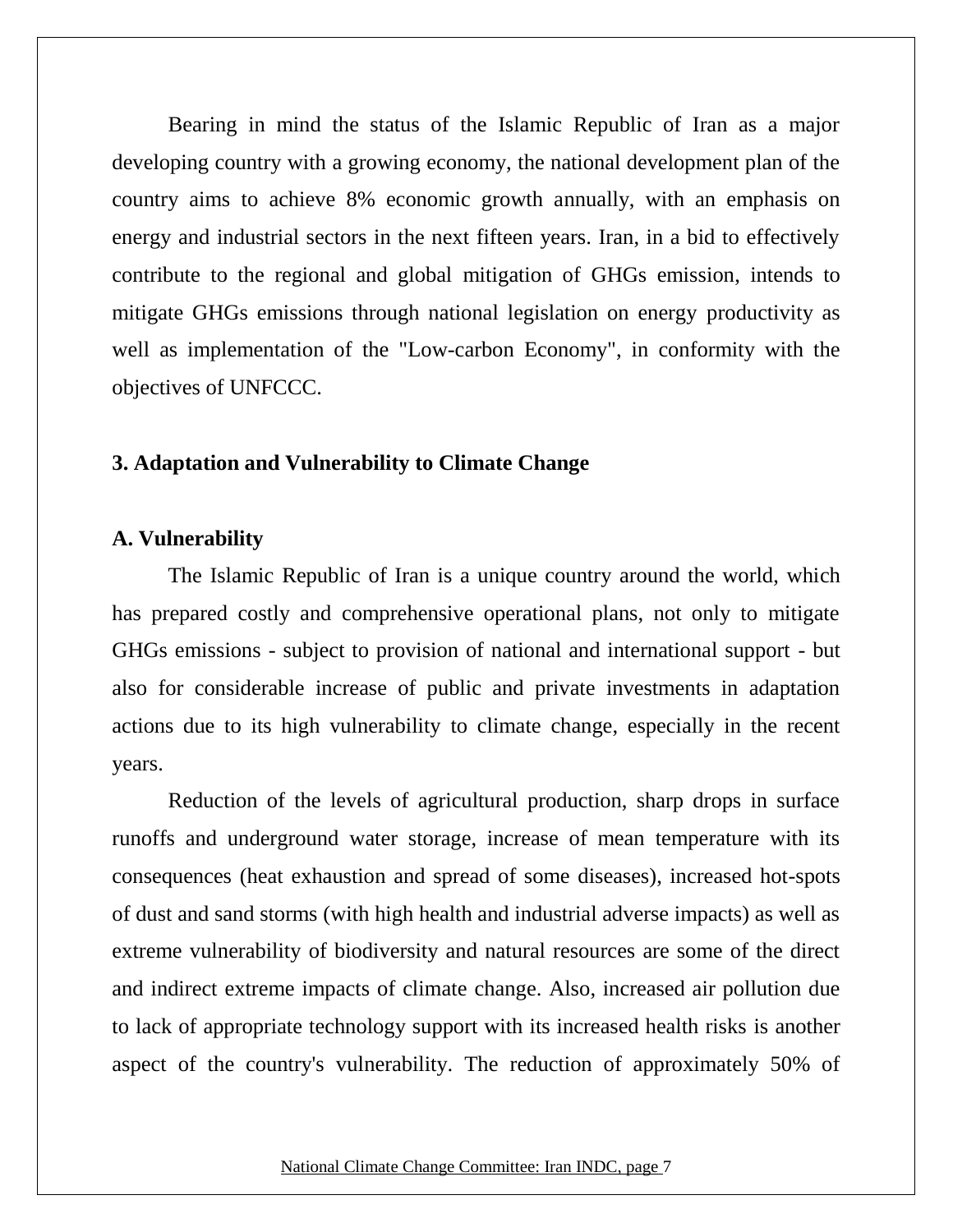surface runoffs, increased flood occurrence index by 52% and growth in imports of agricultural products, all, clearly indicate serious impacts of climate change in Iran.

It is predicted that in the next 15 years (up to 2030) the amount of surface runoffs will continue to decrease by 25% and the mean temperature will raise by more than 1.5° C. This increase in temperature is equal to increased losses of national programmable water by about 20 to 25 billion cubic meters. Moreover, in the last ten years, the amount of renewable water of the country has decreased from 130 to 90 billion cubic meters per year. Due to the changing trends of climate change and hydrological parameters, agricultural production and economy has faced significant damages amounting to 3.7 billion USD (based on fixed prices) annually from 2015 to 2030 compared to 2010.

Iran is also experiencing the increasing trend of drying wetlands, as an important indicator of the climate change impact. Therefore, taking into account the following facts, Iran ranks under the category of vulnerable countries, on the basis of articles 4.8 and 4.10 of the UNFCCC:

- Geographical location and economic structure;
- A third of the global average precipitation;
- 3 times more evaporation than the global average;
- 3 times more per capita deserts than the global average;
- One-third of global average per capita forests;
- Desert hot-spots of 7.5 million hectares;
- High rates of soil erosion;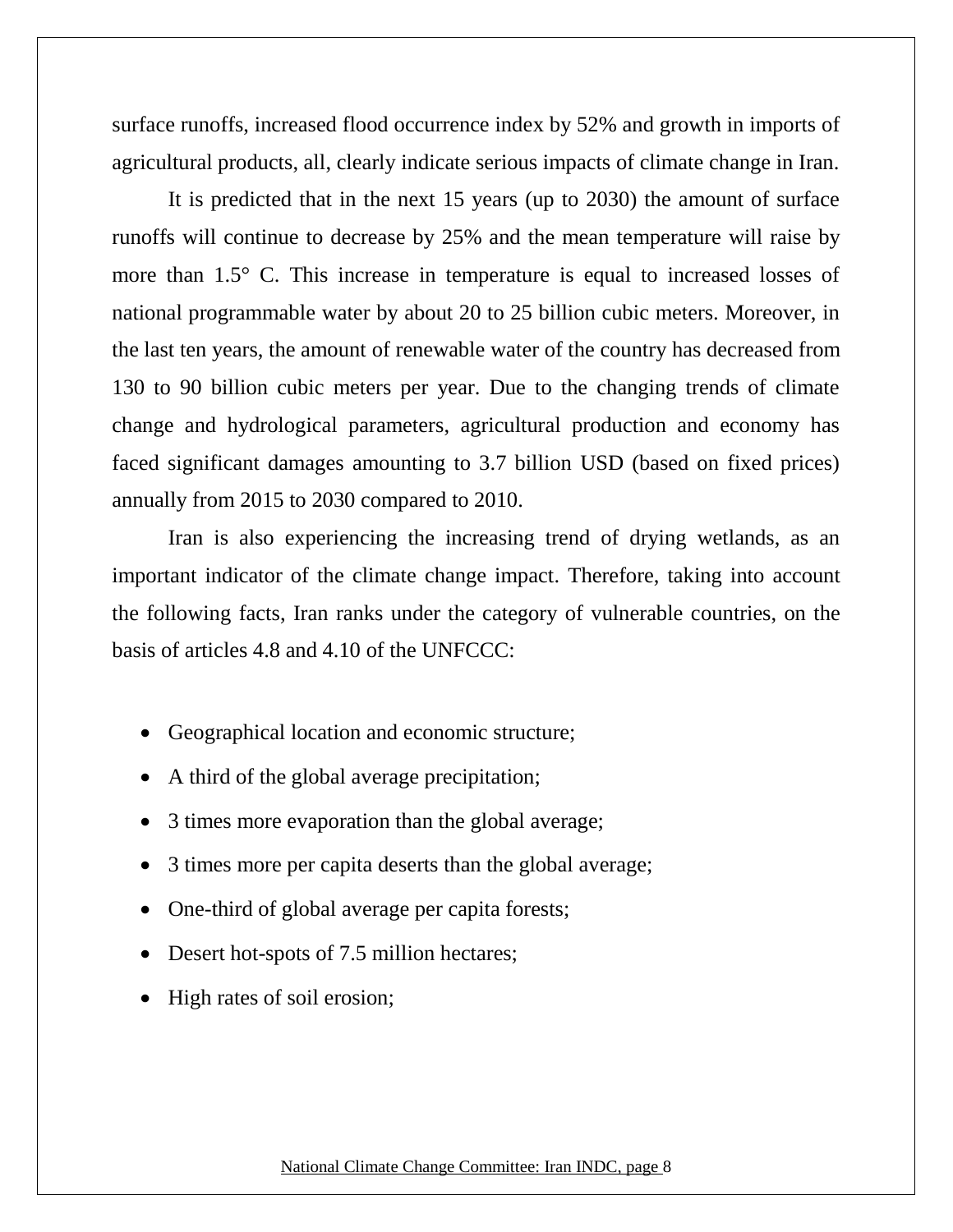• High frequency of extreme climatic events such as floods and droughts; and Forest fires and outbreaks of pests and diseases such as pastures with drying Oak forests.

# **B. Adaptation**

Undertaking adaptation actions in the major vulnerable economic sectors in Iran would be very costly. Amongst these, investment in water resources infrastructure is focused on demand management, increasing productivity in the water sector, increasing efficiency and reducing losses in water yield, water networks and providing new water resources. The total investment is estimated to be about 100 billion US dollars (2010 fixed prices).

Also according to the country's development plans and the need to improve the environment, protecting natural resources and ensuring food security, the total needed investment in these sectors is approximately 40 billion US dollars (2010 fixed prices).

Adaptation programs undertake a wide spectrum of actions which require additional international financial resources and technology transfer that should be provided in parallel with GHGs mitigation programs.

## **C. Technological Needs for Adaptation**

Taking into account the vulnerability areas and national adaptation scenarios, the most important diverse and pertinent technological needs of the country are listed below:

• Modern and eco-friendly and climate smart agricultural technology and practices for scattered local communities in 2/3 of the country's area;